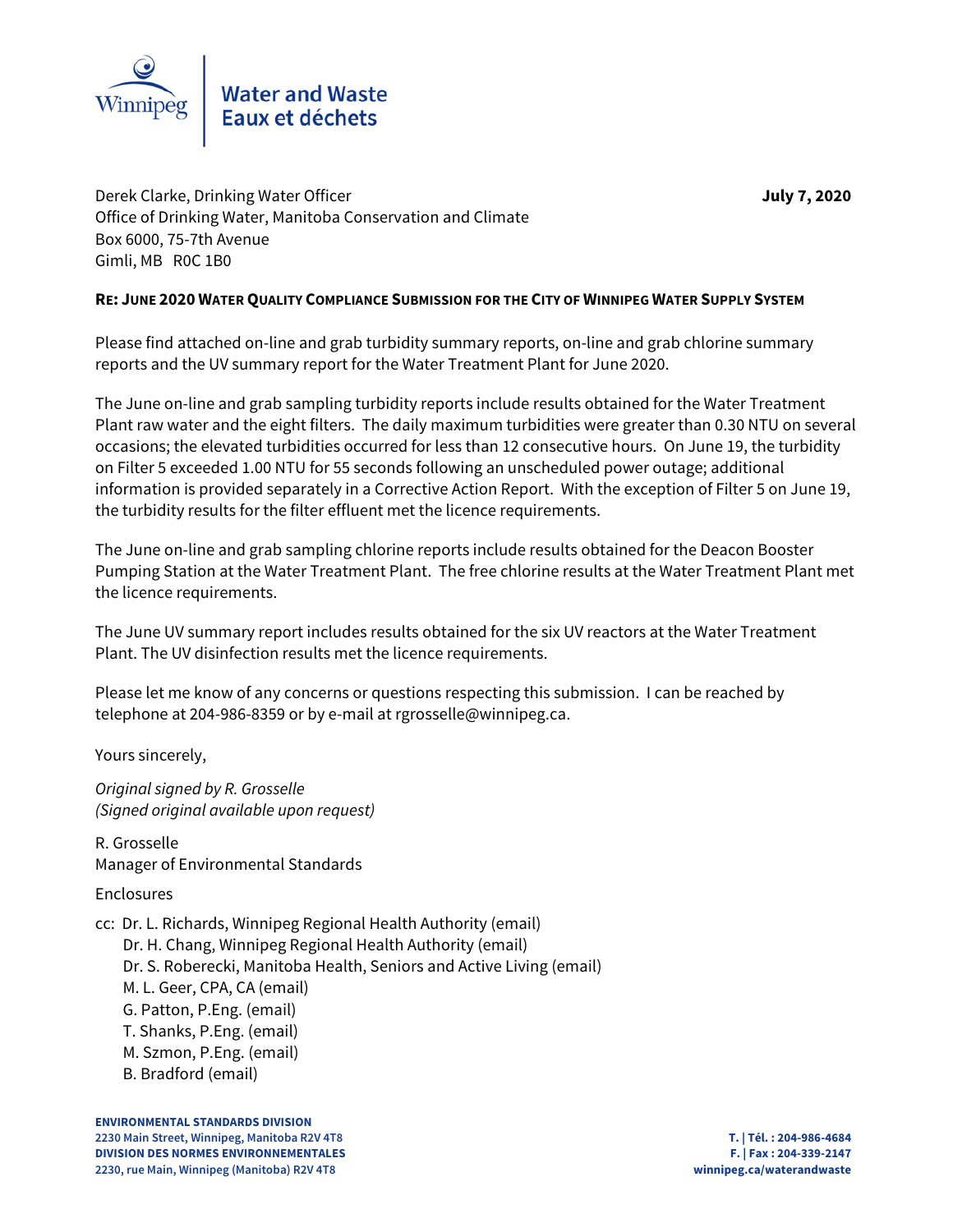

### **CITY OF WINNIPEG**WATER AND WASTE DEPARTMENT

## WATER SERVICES WATER TREATMENT PLANT TURBIDITY ON-LINE MONITORING REPORT

|                                                   | June 2020 Turbidity (NTU)                           |           |                  |      |                  |           |                   |      |                  |      |                  |      |                  |      |                  |      |                   |
|---------------------------------------------------|-----------------------------------------------------|-----------|------------------|------|------------------|-----------|-------------------|------|------------------|------|------------------|------|------------------|------|------------------|------|-------------------|
|                                                   | Raw                                                 |           | Filter #1        |      | Filter #2        | Filter #3 |                   |      | Filter #4        |      | Filter #5        |      | Filter #6        |      | Filter #7        |      | Filter #8         |
| Date                                              | Avg                                                 | Avg       | Max              | Avg  | Max              | Avg       | Max               | Avg  | Max              | Avg  | Max              | Avg  | Max              | Avg  | Max              | Avg  | Max               |
| 1/06/2020                                         | 0.85                                                | OL        | OL               | 0.00 | 0.04             | 0.02      | 0.05              | 0.10 | 0.13             | 0.02 | 0.09             | 0.06 | 0.13             | 0.10 | 0.21             | 0.04 | 0.10              |
| 2/06/2020                                         | 0.91                                                | OL        | <b>OL</b>        | 0.01 | 0.04             | 0.02      | 0.05              | 0.09 | 0.16             | 0.04 | 0.34             | 0.08 | 0.14             | 0.12 | 0.29             | 0.04 | 0.09              |
| 3/06/2020                                         | 0.85                                                | OL        | OL               | 0.03 | 0.07             | 0.02      | 0.05              | 0.07 | 0.46             | 0.04 | 0.08             | 0.07 | 0.25             | 0.09 | 0.13             | 0.05 | 0.10              |
| 4/06/2020                                         | 0.83                                                | <b>OL</b> | <b>OL</b>        | 0.07 | 0.10             | 0.02      | 0.07              | 0.08 | 0.14             | 0.04 | 0.23             | 0.07 | 0.16             | 0.08 | 0.23             | 0.07 | 0.14              |
| 5/06/2020                                         | 0.91                                                | 0.00      | 0.11             | 0.05 | 0.14             | 0.02      | 0.07              | 0.03 | 0.35             | 0.04 | 0.09             | 0.08 | 0.13             | 0.06 | 0.09             | 0.03 | 0.07              |
| 6/06/2020                                         | 0.93                                                | 0.05      | 0.19             | 0.04 | 0.09             | 0.04      | 0.09              | 0.05 | 0.09             | 0.06 | 0.14             | 0.06 | 0.15             | 0.07 | 0.11             | 0.03 | 0.08              |
| 7/06/2020                                         | 1.03                                                | 0.05      | 0.11             | 0.04 | 0.10             | 0.04      | 0.09              | 0.04 | 0.10             | 0.05 | 0.11             | 0.04 | 0.10             | 0.08 | 0.13             | 0.03 | 0.08              |
| 8/06/2020                                         | 1.10                                                | 0.06      | 0.08             | 0.04 | 0.09             | 0.04      | 0.10              | 0.05 | 0.11             | 0.07 | 0.11             | 0.04 | 0.11             | 0.07 | 0.13             | 0.04 | 0.09              |
| 9/06/2020                                         | 0.77                                                | 0.06      | 0.12             | 0.04 | 0.08             | 0.06      | 0.08              | 0.04 | 0.13             | 0.06 | 0.12             | 0.03 | 0.07             | 0.07 | 0.13             | 0.04 | 0.11              |
| 10/06/2020                                        | 0.73                                                | 0.05      | 0.14             | 0.05 | 0.11             | 0.04      | 0.12              | 0.05 | 0.08             | 0.05 | 0.14             | 0.05 | 0.15             | 0.05 | 0.14             | 0.03 | 0.11              |
| 11/06/2020                                        | 0.85                                                | 0.04      | 0.14             | 0.04 | 0.13             | 0.04      | 0.14              | 0.06 | 0.14             | 0.05 | 0.09             | 0.04 | 0.28             | 0.08 | 0.13             | 0.04 | 0.07              |
| 12/06/2020                                        | 0.85                                                | 0.06      | 0.09             | 0.03 | 0.12             | 0.04      | 0.07              | 0.09 | 0.19             | 0.08 | 0.14             | 0.04 | 0.14             | 0.08 | 0.15             | 0.04 | 0.12              |
| 13/06/2020                                        | 0.91                                                | 0.05      | 0.14             | 0.05 | 0.80             | 0.05      | 0.14              | 0.13 | 0.24             | 0.06 | 0.16             | 0.04 | 0.10             | 0.08 | 0.16             | 0.04 | 0.11              |
| 14/06/2020                                        | 0.93                                                | 0.05      | 0.13             | 0.05 | 0.12             | 0.05      | 0.14              | 0.16 | 0.22             | 0.06 | 0.16             | 0.08 | 0.14             | 0.08 | 0.13             | 0.04 | 0.13              |
| 15/06/2020                                        | 1.02                                                | 0.06      | 0.16             | 0.06 | 0.14             | 0.06      | 0.16              | 0.16 | 0.33             | 0.07 | 0.12             | 0.08 | 0.17             | 0.13 | 0.18             | 0.07 | 0.10              |
| 16/06/2020                                        | 1.15                                                | 0.09      | 0.15             | 0.07 | 0.17             | 0.07      | 0.19              | 0.15 | 0.35             | 0.11 | 0.19             | 0.07 | 0.18             | 0.10 | 0.23             | 0.08 | 0.17              |
| 17/06/2020                                        | 1.30                                                | 0.12      | 0.31             | 0.09 | 0.21             | 0.10      | 0.23              | 0.15 | 0.34             | 0.07 | 0.19             | 0.07 | 0.16             | 0.10 | 0.35             | 0.06 | 0.20              |
| 18/06/2020                                        | 0.98                                                | 0.16      | 0.28             | 0.04 | 0.13             | 0.10      | 0.18              | 0.12 | 0.19             | 0.06 | 0.16             | 0.06 | 0.13             | 0.08 | 0.16             | 0.05 | 0.13              |
| 19/06/2020                                        | 1.15                                                | 0.07      | 0.28             | 0.04 | 0.25             | 0.08      | 0.29              | 0.09 | 0.31             | 0.03 | 1.21             | 0.05 | 0.17             | 0.06 | 0.15             | 0.04 | 0.11              |
| 20/06/2020                                        | 1.31                                                | 0.04      | 0.13             | 0.02 | 0.07             | 0.05      | 0.10              | 0.09 | 0.12             | 0.02 | 0.06             | 0.05 | 0.12             | 0.06 | 0.09             | 0.03 | 0.08              |
| 21/06/2020                                        | 1.43                                                | 0.03      | 0.07             | 0.02 | 0.12             | 0.05      | 0.08              | 0.07 | 0.16             | 0.01 | 0.26             | 0.05 | 0.15             | 0.07 | 0.11             | 0.03 | 0.05              |
| 22/06/2020                                        | 1.17                                                | 0.03      | 0.08             | 0.01 | 0.06             | 0.04      | 0.08              | 0.07 | 0.12             | 0.02 | 0.31             | 0.05 | 0.16             | 0.05 | 0.11             | 0.02 | 0.08              |
| 23/06/2020                                        | 1.12                                                | 0.03      | 0.07             | 0.02 | 0.10             | 0.05      | 0.08              | 0.07 | 0.13             | 0.02 | 0.06             | 0.04 | 0.12             | 0.06 | 0.11             | 0.03 | 0.08              |
| 24/06/2020                                        | 1.62                                                | 0.04      | 0.09             | 0.02 | 0.06             | 0.05      | 0.11              | 0.09 | 0.16             | 0.02 | 0.07             | 0.07 | 0.18             | 0.07 | 0.13             | 0.04 | 0.09              |
| 25/06/2020                                        | 2.00                                                | 0.04      | 0.13             | 0.03 | 0.18             | 0.05      | 0.18              | 0.09 | 0.20             | 0.03 | 0.15             | 0.06 | 0.20             | 0.09 | 0.22             | 0.05 | 0.16              |
| 26/06/2020                                        | 1.24                                                | 0.04      | 0.08             | 0.02 | 0.07             | 0.05      | 0.11              | 0.08 | 0.15             | 0.03 | 0.10             | 0.07 | 0.16             | 0.08 | 0.13             | 0.04 | 0.12              |
| 27/06/2020                                        | 1.21                                                | 0.03      | 0.11             | 0.02 | 0.08             | 0.05      | 0.22              | 0.08 | 0.22             | 0.02 | 0.31             | 0.06 | 0.18             | 0.08 | 0.16             | 0.05 | 0.12              |
| 28/06/2020                                        | 1.66                                                | 0.02      | 0.15             | 0.02 | 0.08             | 0.05      | 0.11              | 0.08 | 0.20             | 0.01 | 0.05             | 0.07 | 0.21             | 0.06 | 0.16             | 0.04 | 0.11              |
| 29/06/2020                                        | 1.39                                                | 0.02      | 0.13             | 0.01 | 0.05             | 0.04      | 0.10              | 0.08 | 0.17             | 0.01 | 0.08             | 0.06 | 0.36             | 0.08 | 0.17             | 0.03 | 0.07              |
| 30/06/2020                                        | 1.72                                                | 0.01      | 0.04             | 0.01 | 0.09             | 0.04      | 0.11              | 0.08 | 0.14             | 0.01 | 0.04             | 0.06 | 0.17             | 0.08 | 0.17             | 0.05 | 0.12              |
| Total Number of Measurements Taken, A:            |                                                     |           | 10830            |      | 13862            |           | 13562             |      | 14867            |      | 14875            |      | 15647            |      | 15239            |      | 16036             |
| Turbidity Standard for Monitoring Location (NTU): |                                                     |           | 0.3              |      | 0.3              |           | 0.3               |      | 0.3              |      | 0.3              |      | 0.3              |      | 0.3              |      | 0.3               |
| Number of Measurements Meeting Standard, B:       | Compliance with Turbidity Standard, C = B/A X 100%: |           | 10819<br>99.898% |      | 13861<br>99.993% |           | 13562<br>100.000% |      | 14814<br>99.644% |      | 14867<br>99.946% |      | 15646<br>99.994% |      | 15238<br>99.993% |      | 16036<br>100.000% |

Note: OL - Off Line

D.Minor

**Submitted By (Print): Signature:** Original signed by D.Minor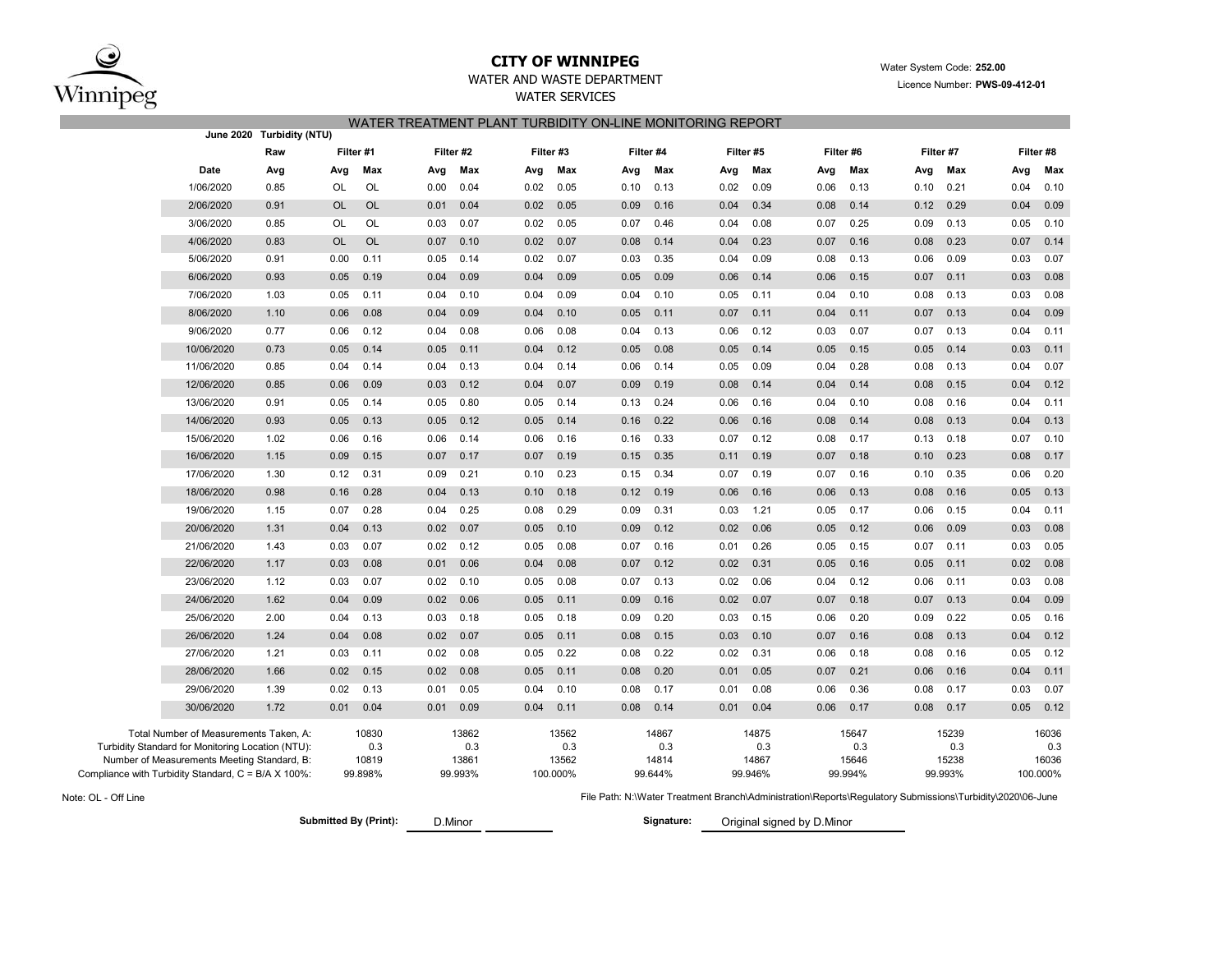

#### CITY OF WINNIPEG WATER AND WASTE DEPARTMENT ENVIRONMENTAL STANDARDS DIVISION

#### **WATER TREATMENT PLANT TURBIDITY GRAB MONITORING REPORT**

| Water System Code: 252.00                                |           |                  |           |                 |           |                 |           |                     | <b>Turbidity (NTU)</b> |           |           |           |           |                     |           |                 |           |                 |
|----------------------------------------------------------|-----------|------------------|-----------|-----------------|-----------|-----------------|-----------|---------------------|------------------------|-----------|-----------|-----------|-----------|---------------------|-----------|-----------------|-----------|-----------------|
| Licence No. PWS-09-412-01                                |           |                  |           |                 |           |                 |           |                     |                        |           |           |           |           |                     |           |                 |           |                 |
|                                                          |           | <b>Raw Water</b> |           | <b>Filter 1</b> |           | <b>Filter 2</b> |           | Filter <sub>3</sub> |                        | Filter 4  |           | Filter 5  |           | Filter <sub>6</sub> |           | <b>Filter 7</b> |           | <b>Filter 8</b> |
| <b>Date</b>                                              | Grab      | Analyser         | Grab      | Analyser        | Grab      | Analyser        | Grab      | Analyser            | Grab                   | Analyser  | Grab      | Analyser  | Grab      | Analyser            | Grab      | Analyser        | Grab      | Analyser        |
| 01-Jun-2020                                              | 0.62      | 0.82             | <b>OL</b> | OL              | 0.06      | 0.00            | 0.06      | 0.03                | 0.09                   | 0.10      | 0.07      | 0.04      | 0.08      | 0.06                | 0.08      | 0.10            | 0.07      | 0.04            |
| 02-Jun-2020                                              | <b>NS</b> | <b>NS</b>        | <b>OL</b> | OL              | <b>NS</b> | <b>NS</b>       | <b>NS</b> | <b>NS</b>           | <b>NS</b>              | <b>NS</b> | <b>NS</b> | <b>NS</b> | <b>NS</b> | <b>NS</b>           | <b>NS</b> | <b>NS</b>       | <b>NS</b> | <b>NS</b>       |
| 03-Jun-2020                                              | 0.60      | 0.79             | <b>OL</b> | OL              | 0.08      | 0.03            | 0.09      | 0.03                | 0.09                   | 0.10      | 0.09      | 0.06      | 0.10      | 0.11                | 0.08      | 0.10            | 0.08      | 0.04            |
| 04-Jun-2020                                              | 0.77      | 0.76             | <b>OL</b> | <b>OL</b>       | OL        | OL              | 0.09      | 0.04                | 0.09                   | 0.09      | 0.10      | 0.05      | 0.10      | 0.09                | 0.09      | 0.08            | 0.09      | 0.07            |
| 05-Jun-2020                                              | 0.72      | 0.84             | 0.09      | 0.03            | 0.08      | 0.12            | OL        | OL                  | 0.08                   | 0.04      | 0.08      | 0.05      | 0.09      | 0.08                | 0.09      | 0.06            | 0.08      | 0.03            |
| 06-Jun-2020                                              | <b>NS</b> | <b>NS</b>        | 0.11      | 0.07            | <b>NS</b> | <b>NS</b>       | <b>NS</b> | <b>NS</b>           | <b>NS</b>              | <b>NS</b> | <b>NS</b> | <b>NS</b> | <b>NS</b> | <b>NS</b>           | <b>NS</b> | <b>NS</b>       | <b>NS</b> | <b>NS</b>       |
| 07-Jun-2020                                              | <b>NS</b> | <b>NS</b>        | <b>NS</b> | <b>NS</b>       | <b>NS</b> | <b>NS</b>       | <b>NS</b> | <b>NS</b>           | <b>NS</b>              | <b>NS</b> | <b>NS</b> | <b>NS</b> | <b>NS</b> | <b>NS</b>           | <b>NS</b> | <b>NS</b>       | <b>NS</b> | <b>NS</b>       |
| 08-Jun-2020                                              | 0.57      | 1.08             | 0.10      | 0.07            | 0.09      | 0.04            | 0.09      | 0.04                | 0.09                   | 0.04      | 0.09      | 0.07      | 0.09      | 0.03                | 0.11      | 0.08            | 0.10      | 0.04            |
| 09-Jun-2020                                              | 0.55      | 1.08             | 0.11      | 0.08            | 0.11      | 0.06            | 0.11      | 0.06                | 0.10                   | 0.05      | 0.11      | 0.08      | 0.11      | 0.05                | 0.09      | 0.06            | 0.09      | 0.02            |
| 10-Jun-2020                                              | 0.58      | 0.69             | 0.11      | 0.08            | 0.13      | 0.07            | 0.13      | 0.08                | 0.12                   | 0.07      | 0.10      | 0.08      | 0.12      | 0.06                | 0.10      | 0.07            | 0.09      | 0.03            |
| 11-Jun-2020                                              | 0.66      | 0.86             | 0.11      | 0.07            | OL        | OL              | 0.10      | 0.05                | 0.14                   | 0.08      | 0.11      | 0.07      | OL        | OL                  | 0.12      | 0.08            | 0.12      | 0.04            |
| 12-Jun-2020                                              | 0.63      | 0.74             | 0.10      | 0.07            | 0.11      | 0.05            | 0.10      | 0.06                | OL                     | OL        | 0.10      | 0.04      | OL        | OL                  | 0.13      | 0.01            | 0.12      | 0.04            |
| 13-Jun-2020                                              | <b>NS</b> | <b>NS</b>        | <b>NS</b> | <b>NS</b>       | <b>NS</b> | <b>NS</b>       | <b>NS</b> | <b>NS</b>           | <b>NS</b>              | <b>NS</b> | <b>NS</b> | <b>NS</b> | <b>NS</b> | <b>NS</b>           | <b>NS</b> | <b>NS</b>       | <b>NS</b> | <b>NS</b>       |
| 14-Jun-2020                                              | 0.75      | 0.74             | 0.12      | 0.08            | 0.14      | 0.08            | 0.11      | 0.07                | 0.12                   | 0.18      | 0.11      | 0.08      | 0.14      | 0.09                | 0.11      | 0.10            | 0.11      | 0.04            |
| 15-Jun-2020                                              | 0.76      | 0.85             | 0.11      | 0.08            | 0.17      | 0.12            | 0.11      | 0.07                | 0.17                   | 0.24      | 0.12      | 0.11      | 0.17      | 0.11                | 0.14      | 0.12            | 0.12      | 0.07            |
| 16-Jun-2020                                              | 0.73      | 1.02             | 0.15      | 0.10            | 0.14      | 0.09            | 0.14      | 0.09                | 0.19                   | 0.23      | 0.13      | 0.10      | 0.13      | 0.08                | 0.17      | 0.12            | 0.15      | 0.09            |
| 17-Jun-2020                                              | 0.72      | 0.94             | 0.18      | 0.13            | 0.16      | 0.10            | 0.16      | 0.11                | 0.14                   | 0.19      | 0.19      | 0.17      | 0.15      | 0.11                | 0.13      | 0.11            | OL        | OL              |
| 18-Jun-2020                                              | 0.81      | 0.90             | 0.15      | 0.20            | 0.13      | 0.05            | 0.14      | 0.11                | 0.14                   | 0.13      | 0.16      | 0.11      | 0.12      | 0.07                | 0.12      | 0.08            | OL        | OL              |
| 19-Jun-2020                                              | <b>NS</b> | <b>NS</b>        | <b>NS</b> | <b>NS</b>       | <b>NS</b> | <b>NS</b>       | <b>NS</b> | <b>NS</b>           | <b>NS</b>              | <b>NS</b> | <b>NS</b> | <b>NS</b> | <b>NS</b> | <b>NS</b>           | <b>NS</b> | <b>NS</b>       | <b>NS</b> | <b>NS</b>       |
| 20-Jun-2020                                              | <b>NS</b> | <b>NS</b>        | <b>NS</b> | <b>NS</b>       | <b>NS</b> | <b>NS</b>       | <b>NS</b> | <b>NS</b>           | <b>NS</b>              | <b>NS</b> | <b>NS</b> | <b>NS</b> | <b>NS</b> | <b>NS</b>           | <b>NS</b> | <b>NS</b>       | <b>NS</b> | <b>NS</b>       |
| 21-Jun-2020                                              | 1.07      | 1.20             | 0.10      | 0.03            | 0.10      | 0.02            | 0.10      | 0.05                | 0.13                   | 0.10      | 0.10      | 0.02      | 0.10      | 0.06                | 0.11      | 0.07            | 0.13      | 0.03            |
| 22-Jun-2020                                              | 0.83      | 1.03             | 0.08      | 0.03            | 0.10      | 0.02            | 0.08      | 0.05                | 0.09                   | 0.07      | 0.08      | 0.02      | 0.10      | 0.05                | 0.10      | 0.06            | 0.10      | 0.03            |
| 23-Jun-2020                                              | 0.95      | 1.00             | 0.10      | 0.05            | 0.09      | 0.03            | 0.10      | 0.06                | 0.08                   | 0.08      | 0.09      | 0.03      | 0.10      | 0.05                | 0.08      | 0.05            | 0.09      | 0.01            |
| 24-Jun-2020                                              | <b>NS</b> | <b>NS</b>        | <b>NS</b> | <b>NS</b>       | <b>NS</b> | <b>NS</b>       | <b>NS</b> | <b>NS</b>           | <b>NS</b>              | <b>NS</b> | <b>NS</b> | <b>NS</b> | <b>NS</b> | <b>NS</b>           | <b>NS</b> | <b>NS</b>       | <b>NS</b> | <b>NS</b>       |
| 25-Jun-2020                                              | 1.11      | 1.13             | 0.10      | 0.05            | 0.09      | 0.03            | 0.10      | 0.06                | 0.12                   | 0.11      | 0.11      | 0.03      | OL        | OL                  | 0.12      | 0.08            | 0.12      | 0.05            |
| 26-Jun-2020                                              | 1.14      | 1.19             | 0.11      | 0.05            | 0.10      | 0.04            | 0.13      | 0.07                | 0.12                   | 0.10      | 0.14      | 0.05      | 0.16      | 0.09                | OL        | OL              | 0.16      | 0.09            |
| 27-Jun-2020                                              | <b>NS</b> | <b>NS</b>        | <b>NS</b> | <b>NS</b>       | <b>NS</b> | <b>NS</b>       | <b>NS</b> | <b>NS</b>           | <b>NS</b>              | <b>NS</b> | <b>NS</b> | <b>NS</b> | <b>NS</b> | <b>NS</b>           | <b>NS</b> | <b>NS</b>       | <b>NS</b> | <b>NS</b>       |
| 28-Jun-2020                                              | <b>NS</b> | <b>NS</b>        | ΝS.       | <b>NS</b>       | <b>NS</b> | <b>NS</b>       | <b>NS</b> | <b>NS</b>           | <b>NS</b>              | <b>NS</b> | <b>NS</b> | <b>NS</b> | <b>NS</b> | <b>NS</b>           | <b>NS</b> | <b>NS</b>       | <b>NS</b> | <b>NS</b>       |
| 29-Jun-2020                                              | 1.12      | 1.20             | 0.07      | 0.02            | 0.09      | 0.02            | 0.08      | 0.04                | 0.11                   | 0.09      | 0.09      | 0.02      | 0.17      | 0.13                | 0.12      | 0.08            | 0.11      | 0.04            |
| 30-Jun-2020                                              | 1.26      | 1.04             | 0.09      | 0.02            | 0.09      | 0.01            | 0.08      | 0.05                | 0.13                   | 0.12      | 0.11      | 0.02      | 0.12      | 0.07                | 0.17      | 0.12            | 0.14      | 0.07            |
| Total number of measurements taken, A:                   |           |                  | 19        |                 | 19        |                 | 20        |                     | 20                     |           | 21        |           | 18        |                     | 20        |                 | 19        |                 |
| <b>Turbidity Standard for Monitoring Location (NTU):</b> |           |                  | 0.30      |                 | 0.30      |                 | 0.30      |                     | 0.30                   |           | 0.30      |           | 0.30      |                     | 0.30      |                 | 0.30      |                 |
| Number of measurements meeting standard, B:              |           |                  | 19        |                 | 19        |                 | 20        |                     | 20                     |           | 21        |           | 18        |                     | 20        |                 | 19        |                 |
| Compliance with Turbidity Standard, C= B/A X 100%:       |           |                  | 100%      |                 | 100%      |                 | 100%      |                     | 100%                   |           | 100%      |           | 100%      |                     | 100%      |                 | 100%      |                 |

NS: No Sample NA: Not Analyzed OL: Off-Line NR: No Result IM: INStrument Maintenance

#### **Comments:**

Filter 1 was offline for scheduled maintenance from May 25 to June 5, 2020.

 **Report Compiled By: H. Demchenko**

> **Authorized in Sample Manager By: B. Bradford**

**7-Jul-20**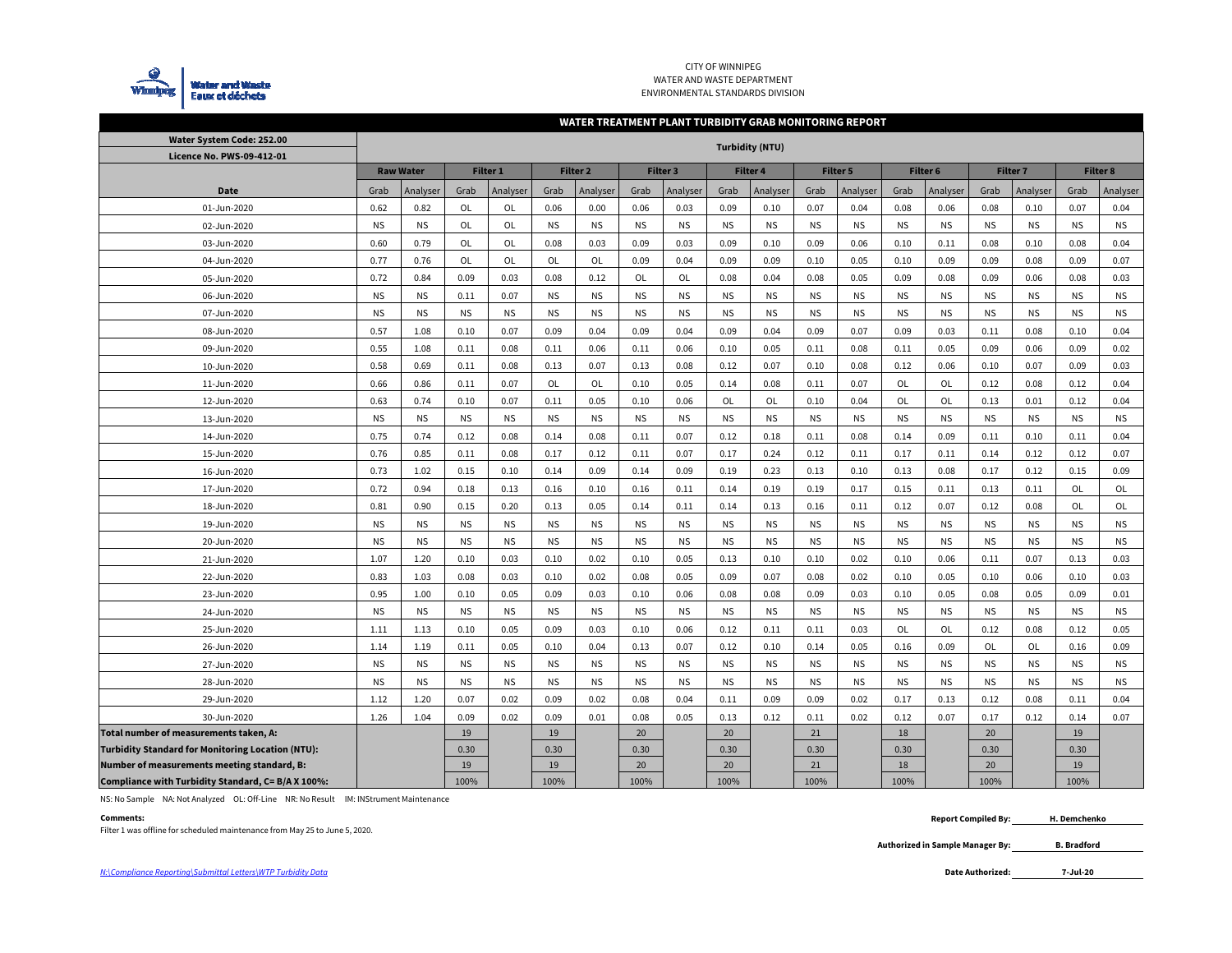

**City Of Winnipeg**

Water and Waste Department Water Services

WATER TREATMENT PLANT FREE CHLORINE ON-LINE MONITORING REPORT

Deacon Booster Pumping Station

| Water System Code:     |
|------------------------|
| Licence Number:        |
| <b>Report Created:</b> |

Water System Code: **252.00** Licence Number: **PWS-09-412-01**

01 July 2020 **Report Period: June 2020** 

|                                             |                                      | <b>BRANCH1</b><br>[mg/L] |         | <b>BRANCH 2</b><br>[mg/L] |         |
|---------------------------------------------|--------------------------------------|--------------------------|---------|---------------------------|---------|
|                                             | Date                                 | Average                  | Minimum | Average                   | Minimum |
|                                             | 01/06/2020                           | 1.18                     | 1.08    | 1.20                      | 1.13    |
|                                             | 02/06/2020                           | 1.22                     | 1.09    | 1.26                      | 1.13    |
|                                             | 03/06/2020                           | 1.23                     | 1.15    | 1.30                      | 1.22    |
|                                             | 04/06/2020                           | 1.17                     | 0.99    | 1.21                      | 1.08    |
|                                             | 05/06/2020                           | 1.15                     | 1.02    | 1.13                      | 0.97    |
|                                             | 06/06/2020                           | 1.16                     | 1.06    | 1.14                      | 1.04    |
|                                             | 07/06/2020                           | 1.12                     | 1.04    | 1.12                      | 1.06    |
|                                             | 08/06/2020                           | 1.10                     | 1.00    | 1.11                      | 1.03    |
|                                             | 09/06/2020                           | 1.20                     | 1.11    | 1.20                      | 1.12    |
|                                             | 10/06/2020                           | 1.20                     | 1.14    | 1.21                      | 1.13    |
|                                             | 11/06/2020                           | 1.26                     | 1.17    | 1.23                      | 1.15    |
|                                             | 12/06/2020                           | 1.24                     | 1.07    | 1.21                      | 1.07    |
|                                             | 13/06/2020                           | 1.17                     | 1.04    | 1.17                      | 1.04    |
|                                             | 14/06/2020                           | 1.25                     | 1.12    | 1.26                      | 1.12    |
|                                             | 15/06/2020                           | 1.28                     | 1.15    | 1.30                      | 1.15    |
|                                             | 16/06/2020                           | 1.22                     | 1.10    | 1.21                      | 1.13    |
|                                             | 17/06/2020                           | 1.28                     | 1.17    | 1.34                      | 1.21    |
|                                             | 18/06/2020                           | 1.25                     | 1.18    | 1.34                      | 1.27    |
|                                             | 19/06/2020                           | 1.22                     | 0.90    | 1.22                      | 0.75    |
|                                             | 20/06/2020                           | 1.37                     | 1.25    | 1.31                      | 1.23    |
|                                             | 21/06/2020                           | 1.25                     | 1.12    | 1.29                      | 1.18    |
|                                             | 22/06/2020                           | 1.20                     | 1.11    | 1.24                      | 1.15    |
|                                             | 23/06/2020                           | 1.16                     | 1.09    | 1.15                      | 1.07    |
|                                             | 24/06/2020                           | 1.21                     | 1.15    | 1.20                      | 1.10    |
|                                             | 25/06/2020                           | 1.18                     | 1.04    | 1.27                      | 1.21    |
|                                             | 26/06/2020                           | 1.14                     | 1.04    | 1.29                      | 1.18    |
|                                             | 27/06/2020                           | 1.16                     | 1.05    | 1.20                      | 1.13    |
|                                             | 28/06/2020                           | 1.08                     | 0.92    | 1.13                      | 1.01    |
|                                             | 29/06/2020                           | 0.97                     | 0.89    | 1.06                      | 0.99    |
|                                             | 30/06/2020                           | 1.01                     | 0.93    | 1.09                      | 0.98    |
|                                             |                                      |                          |         |                           |         |
|                                             | Total Number of Measurements, A:     |                          | 20858   |                           | 20857   |
|                                             | Minimum Free Chlorine Standard:      |                          | 0.5     |                           | 0.5     |
| Number of Measurements Meeting Standard, B: |                                      |                          | 20858   |                           | 20857   |
|                                             | COMPLIANCE, $C = B/A \times 100\%$ : |                          | 100.00  |                           | 100.00  |

File Path: N:\Water Treatment Branch\Administration\Reports\Regulatory Submissions\Chlorine\2020\06-June

Submitted By (Print): D.Minor

Signature: Original signed by D.Minor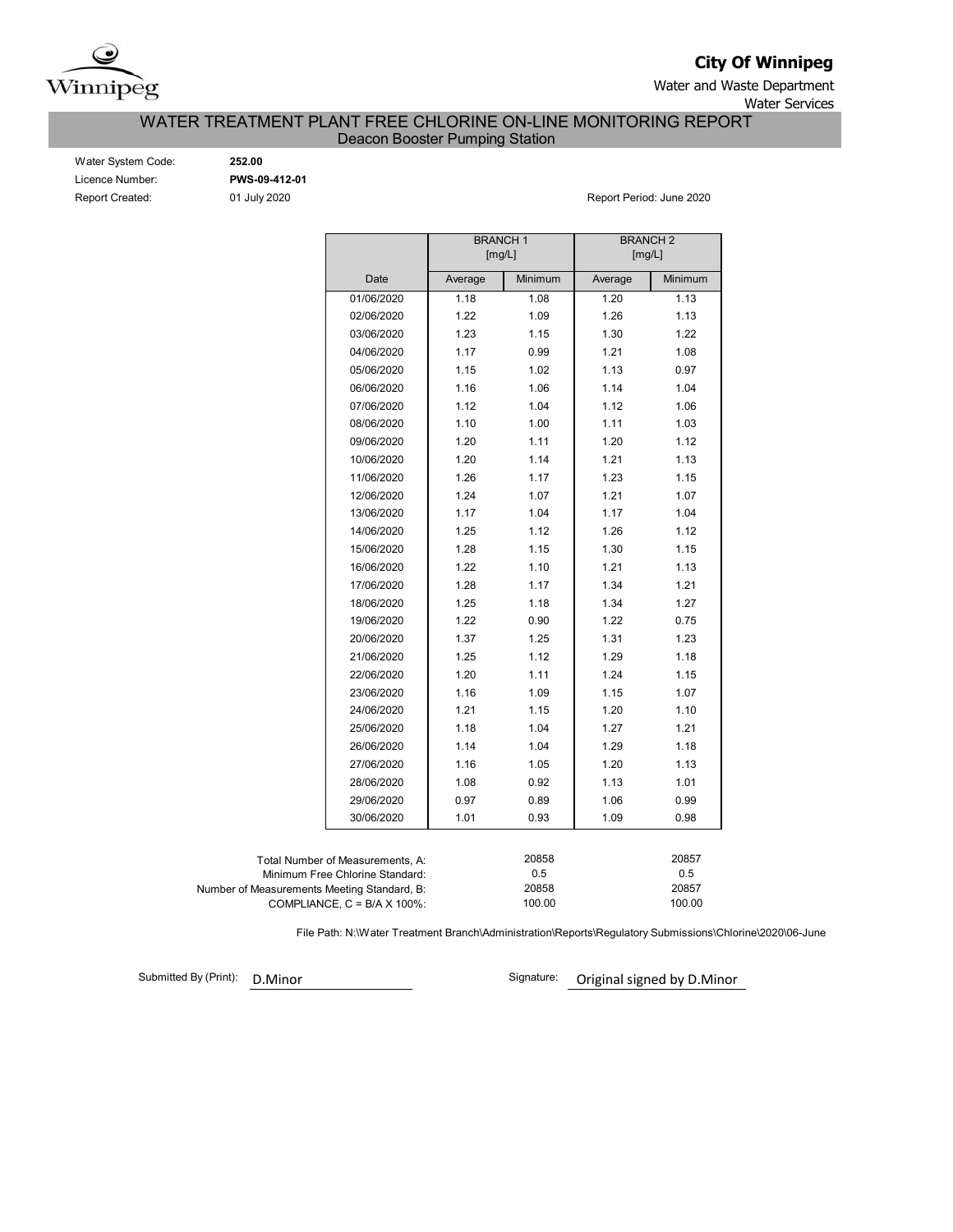| шп |
|----|

**Water and Waste<br>Eaux et déchets** 

### CITY OF WINNIPEG WATER AND WASTE DEPARTMENT ENVIRONMENTAL STANDARDS DIVISION

|                                                   |          |                                                | WATER TREATMENT PLANT CHLORINE GRAB MONITORING REPORT |          |                                                |                                 |
|---------------------------------------------------|----------|------------------------------------------------|-------------------------------------------------------|----------|------------------------------------------------|---------------------------------|
| <b>Water System Code: 252.00</b>                  |          | <b>Deacon Booster Pumping Station Branch 1</b> |                                                       |          | <b>Deacon Booster Pumping Station Branch 2</b> |                                 |
| <b>Licence No. PWS-09-412-01</b>                  |          |                                                |                                                       |          |                                                |                                 |
|                                                   |          | Free Chlorine (mg/L)                           | <b>Total Chlorine</b><br>(mg/L)                       |          | Free Chlorine (mg/L)                           | <b>Total Chlorine</b><br>(mg/L) |
| Date                                              | Analyser | Grab                                           | Grab                                                  | Analyser | Grab                                           | Grab                            |
| 01-Jun-2020                                       | 1.17     | 1.24                                           | 1.38                                                  | 1.27     | 1.23                                           | 1.39                            |
| 02-Jun-2020                                       | ns       | ns                                             | ns                                                    | ns       | ns                                             | ns                              |
| 03-Jun-2020                                       | 1.22     | 1.19                                           | 1.35                                                  | 1.24     | 1.23                                           | 1.37                            |
| 04-Jun-2020                                       | 1.20     | 1.20                                           | 1.36                                                  | 1.22     | 1.21                                           | 1.44                            |
| 05-Jun-2020                                       | 1.18     | 1.12                                           | 1.33                                                  | 1.19     | 1.19                                           | 1.35                            |
| 06-Jun-2020                                       | ns       | ns                                             | ns                                                    | ns       | ns                                             | ns                              |
| 07-Jun-2020                                       | ns       | ns                                             | ns                                                    | ns       | ns                                             | ns                              |
| 08-Jun-2020                                       | 1.04     | 1.06                                           | 1.27                                                  | 1.06     | 1.11                                           | 1.22                            |
| 09-Jun-2020                                       | 1.23     | 1.26                                           | 1.35                                                  | 1.25     | 1.25                                           | 1.37                            |
| 10-Jun-2020                                       | 1.20     | 1.22                                           | 1.47                                                  | 1.20     | 1.25                                           | 1.43                            |
| 11-Jun-2020                                       | 1.29     | 1.23                                           | 1.47                                                  | 1.27     | 1.25                                           | 1.49                            |
| 12-Jun-2020                                       | 1.29     | 1.28                                           | 1.51                                                  | 1.24     | 1.29                                           | 1.49                            |
| 13-Jun-2020                                       | ns       | ns                                             | ns                                                    | ns       | ns                                             | ns                              |
| 14-Jun-2020                                       | 1.15     | 1.20                                           | 1.40                                                  | 1.15     | 1.23                                           | 1.45                            |
| 15-Jun-2020                                       | 1.29     | 1.33                                           | 1.56                                                  | 1.33     | 1.28                                           | 1.41                            |
| 16-Jun-2020                                       | 1.24     | 1.33                                           | 1.52                                                  | 1.19     | 1.30                                           | 1.51                            |
| 17-Jun-2020                                       | 1.26     | 1.35                                           | 1.52                                                  | 1.29     | 1.36                                           | 1.49                            |
| 18-Jun-2020                                       | 1.31     | 1.36                                           | 1.57                                                  | 1.42     | 1.37                                           | 1.52                            |
| 19-Jun-2020                                       | ns       | ns                                             | ns                                                    | ns       | ns                                             | ns                              |
| 20-Jun-2020                                       | ns       | ns                                             | ns                                                    | ns       | ns                                             | ns                              |
| 21-Jun-2020                                       | 1.28     | 1.29                                           | 1.54                                                  | 1.28     | 1.38                                           | 1.53                            |
| 22-Jun-2020                                       | 1.21     | 1.22                                           | 1.40                                                  | 1.29     | 1.20                                           | 1.41                            |
| 23-Jun-2020                                       | 1.15     | 1.19                                           | 1.35                                                  | 1.16     | 1.16                                           | 1.35                            |
| 24-Jun-2020                                       | ns       | ns                                             | ns                                                    | ns       | ns                                             | ns                              |
| 25-Jun-2020                                       | 1.21     | 1.22                                           | 1.42                                                  | 1.24     | 1.20                                           | 1.37                            |
| 26-Jun-2020                                       | 1.17     | 1.18                                           | 1.38                                                  | 1.30     | 1.27                                           | 1.46                            |
| 27-Jun-2020                                       | ns       | ns                                             | ns                                                    | ns       | ns                                             | ns                              |
| 28-Jun-2020                                       | ns       | ns                                             | ns                                                    | ns       | ns                                             | ns                              |
| 29-Jun-2020                                       | 0.93     | 1.00                                           | 1.19                                                  | 1.02     | 1.05                                           | 1.24                            |
| 30-Jun-2020                                       | 0.98     | 1.05                                           | 1.23                                                  | 1.07     | 1.12                                           | 1.24                            |
| Total number of measurements taken, A:            |          | 21                                             |                                                       |          | 21                                             |                                 |
| Chlorine Standard for Monitoring Location (mg/L): |          | 0.50                                           |                                                       |          | 0.50                                           |                                 |
| Number of measurements meeting standard, B:       |          | 21                                             |                                                       |          | 21                                             |                                 |
| Compliance with Chlorine Standard, C= B/A X 100%: |          | 100%                                           |                                                       |          | 100%                                           |                                 |

NS: No Sample NA: Not Analyzed OL: Off-Line NR: No Result IM: Instrument Maintenance

**Comments: Report Compiled By: H. Demchenko**

**Authorized By: B. Bradford**

N:\Compliance Reporting\Submittal Letters\WTP Chlorine Data

**7-Jul-20**